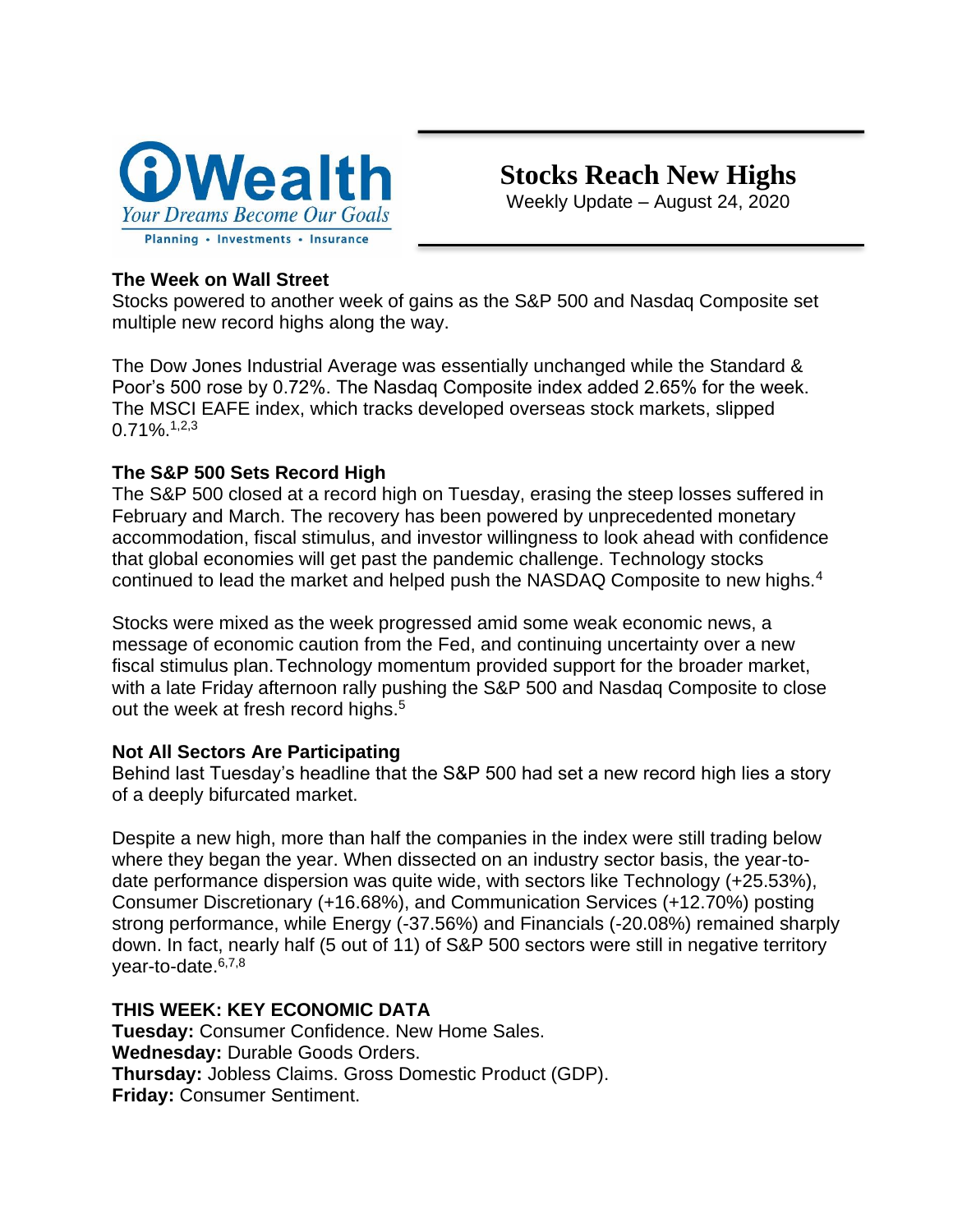#### Source: Econoday, August 21, 2020

The Econoday economic calendar lists upcoming U.S. economic data releases (including key economic indicators), Federal Reserve policy meetings, and speaking engagements of Federal Reserve officials. The content is developed from sources believed to be providing accurate information. The forecasts or forward-looking statements are based on assumptions and may not materialize. The forecasts also are subject to revision.

#### **THIS WEEK: COMPANIES REPORTING EARNINGS**

**Tuesday:** Salesforce.com (CRM), Best Buy (BBY), Intuit (INTU) **Thursday:** Marvell Technology (MRVL), Dollar General (DG), Dollar Tree (DLTR), Dell Technologies (DELL), VMware (VMW)

#### Source: Zacks, August 21, 2020

Companies mentioned are for informational purposes only. It should not be considered a solicitation for the purchase or sale of the securities. Investing involves risks, and investment decisions should be based on your own goals, time horizon, and tolerance for risk. The return and principal value of investments will fluctuate as market conditions change. When sold, investments may be worth more or less than their original cost. Companies may reschedule when they report earnings without notice.



*"The person who asks is a fool for five minutes, but the person who does not ask remains a fool forever."*

*– Chinese Proverb*



**Homemade Belgian Waffles**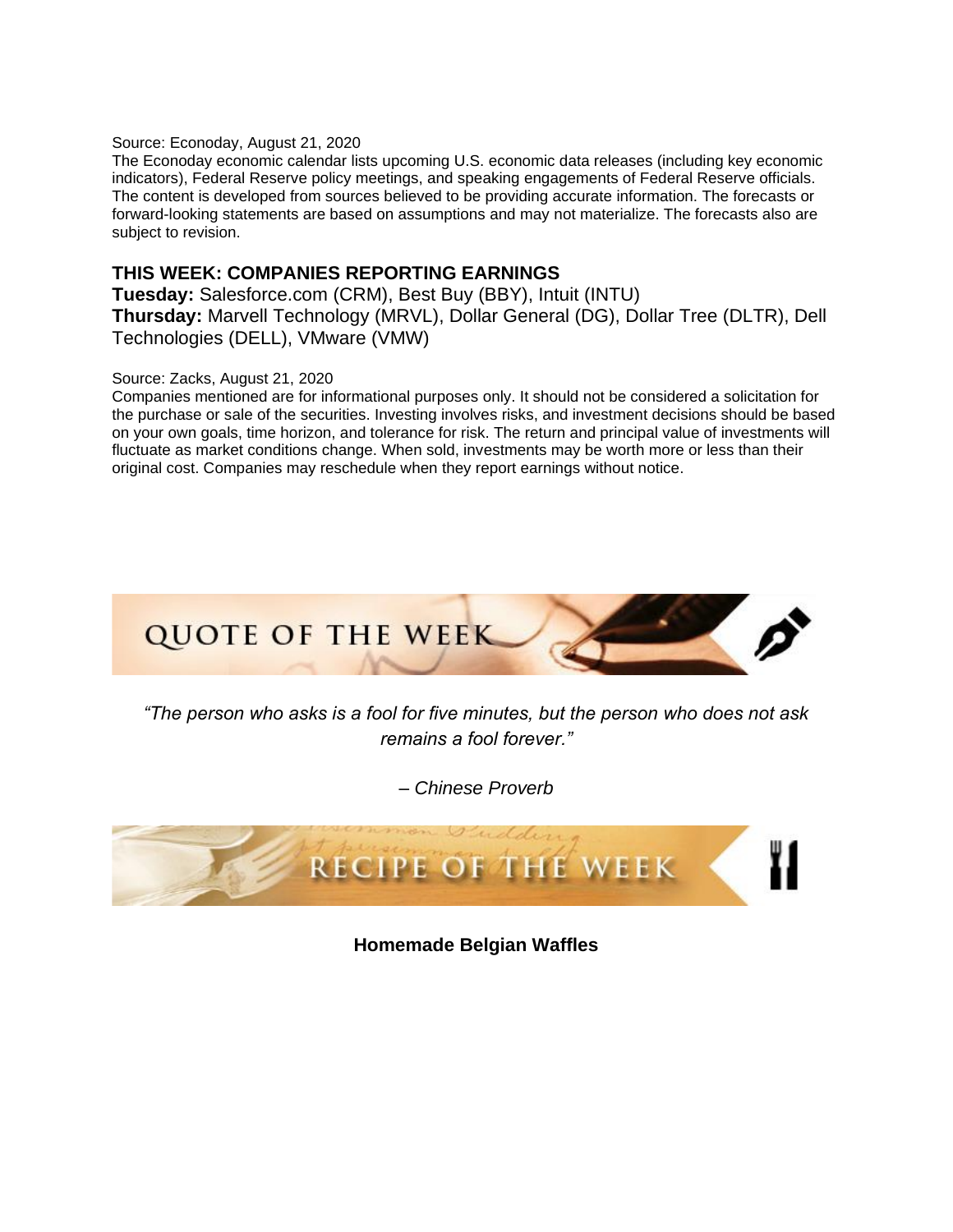

8 servings

# **Ingredients:**

- 2¼ cups all-purpose flour
- 1 Tbsp. baking powder
- 3 Tbsp. sugar
- Salt
- Cinnamon
- 2 eggs, separated
- ½ cup vegetable oil
- 2 cups milk
- Vanilla extract

# **Directions:**

- 1. In a large bowl, mix together the flour, baking powder, and sugar. Sprinkle in a pinch of salt and cinnamon, to taste (about 1 tsp.).
- 2. In another bowl, whisk the egg whites until stiff peaks form.
- 3. In a third bowl, mix together the egg yolks, oil, milk, and vanilla extract (about 1 tsp.).
- 4. Add the yolk mixture to the dry mixture and mix well. Then, fold in the egg whites.
- 5. Pour the batter onto a hot waffle iron and cook as directed (usually about 3 minutes).
- 6. Serve with fresh fruit, pure maple syrup, powdered sugar, or any other toppings!

Recipe adapted from TheSaltyMarshmallow.com9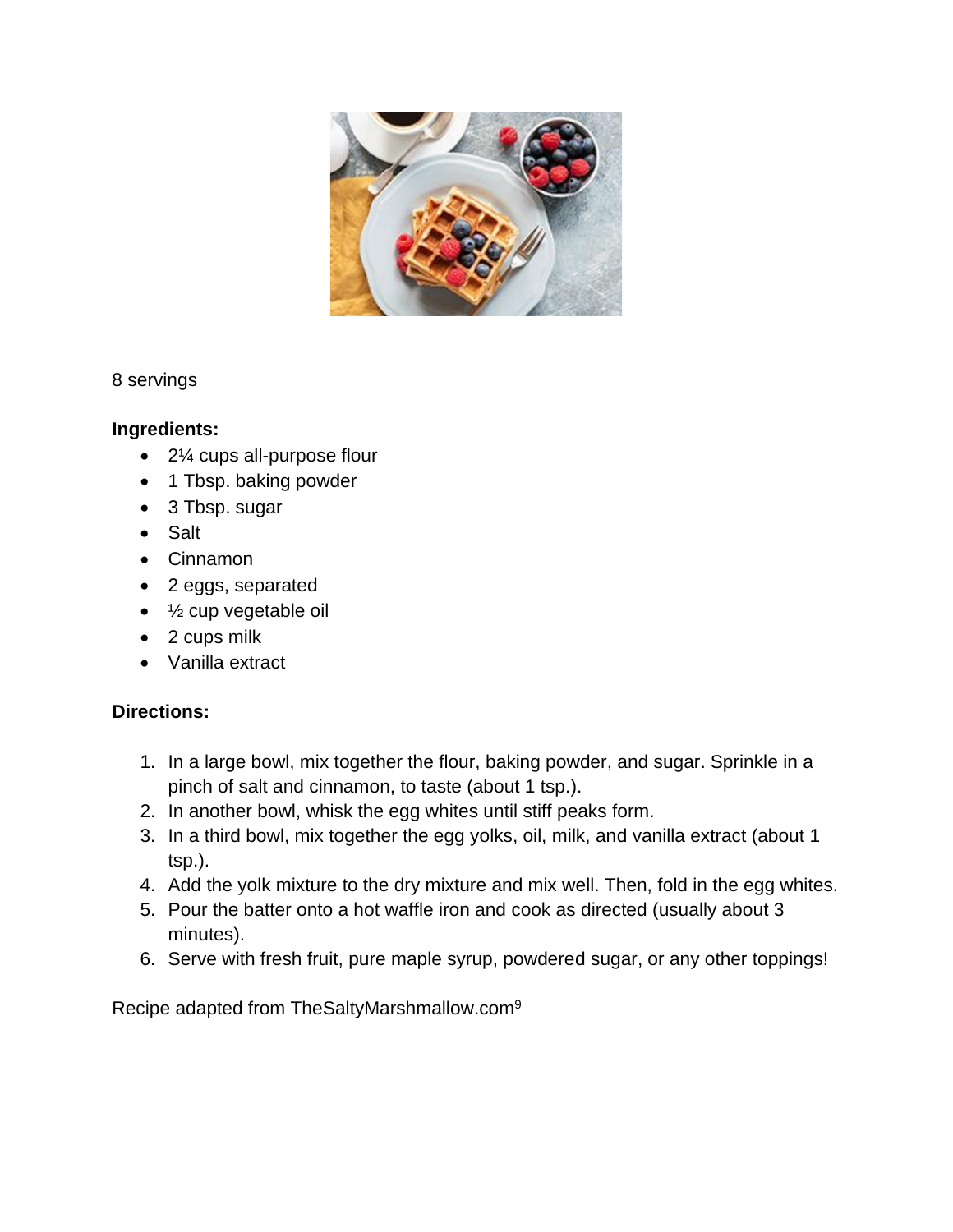

### **Do You Know the Difference Between Standard and Itemized Deductions?**

Deductions may help you manage the amount of taxes you owe, but it's important to understand the different types of deductions. You have the choice of either taking a standard deduction or itemizing your deductions. Here are some details to help you understand the difference between the two:

- The standard deduction may adjust every year and can vary by filing status. It also depends on a number of factors. You may be able to find the standard tax deductions on the first page of your filing form (such as Form 1040 or Form 1040-SR).
- Itemized deductions refer to individual expenses, such as state and local income or sales taxes, real estate taxes, mortgage interest, mortgage insurance premiums, and more. Taxpayers may be able to itemize deductions when the amount is greater than the standard deduction.

\* This information is not intended to be a substitute for specific individualized tax advice. We suggest that you discuss your specific tax issues with a qualified tax professional.

Tip adapted from  $IRS.gov^{10}$ 



# **This Drill Will Help You Learn How to Uncock Your Wrists Properly**

Uncocking your wrists properly during your swing is a big component of generating power and control. A passive arm position can help you focus more on the power coming from your core. Keeping your wrists straight will help you achieve this soft arm technique.

To start the drill, set up as you normally would with an iron, then bring your hands down the shaft so the club's handle is pressing into your stomach. Then, take a few quarter swings and bring the club back the same distance as your follow through. You'll notice that if you're doing the drill correctly, your arms and wrists should stay straight. If they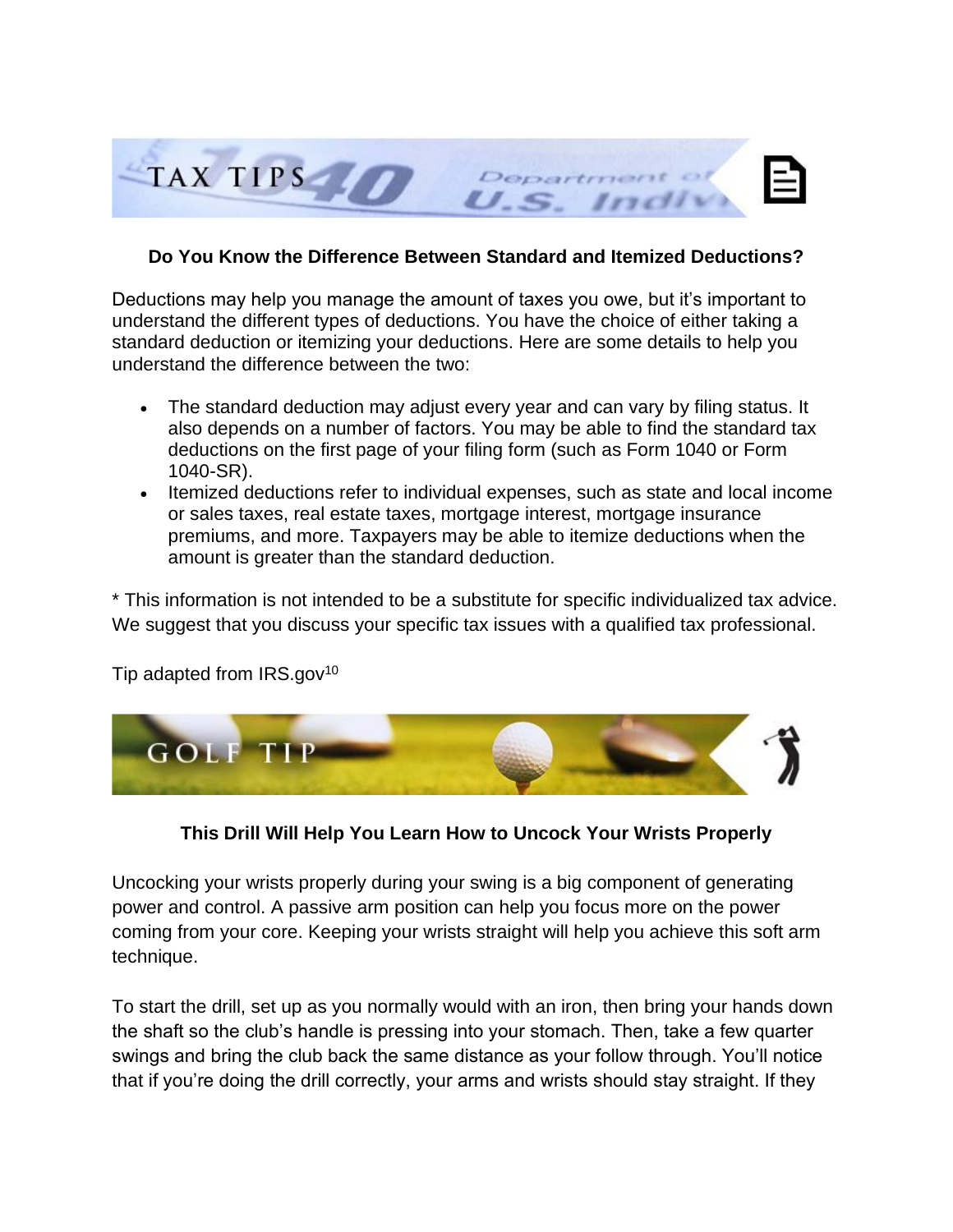hinge, that means that you're not uncocking your wrists correctly. Get used to this motion to use it in your normal swing.

Tip adapted from GolfMagic.com<sup>11</sup>



# **Health Benefits of Pets**

Any pet owner knows that their four-legged friend is much more than just an animal they're part of the family! Pets provide us endless love and cute pictures, but they may also provide a number of other health benefits. For example, the CDC shares that pets may provide us more opportunities to get outside, exercise, and socialize. They may also help manage loneliness by being loyal companions.

Here are a few of the potential health benefits of having a pet:

- Decreased blood pressure
- Decreased cholesterol levels
- Decreased triglyceride levels
- Decreased feelings of loneliness or depression
- Increased opportunities for exercise or outdoor activities
- Increased opportunities for socialization

If you're considering bringing a pet into your family's life, make sure to do research on which type of pet is right for you. In addition, the CDC recommends always staying healthy around your pets and washing your hands after petting them or cleaning up after them.

Tip adapted from CDC.gov<sup>12</sup>



### **How to Eat Sustainably**

Speaking of eating, there are lots of things you can do to support a sustainable food system. Every decision you make at the grocery store is a vote for or against a greener future. Here are some things to consider next time you're filling your shopping cart.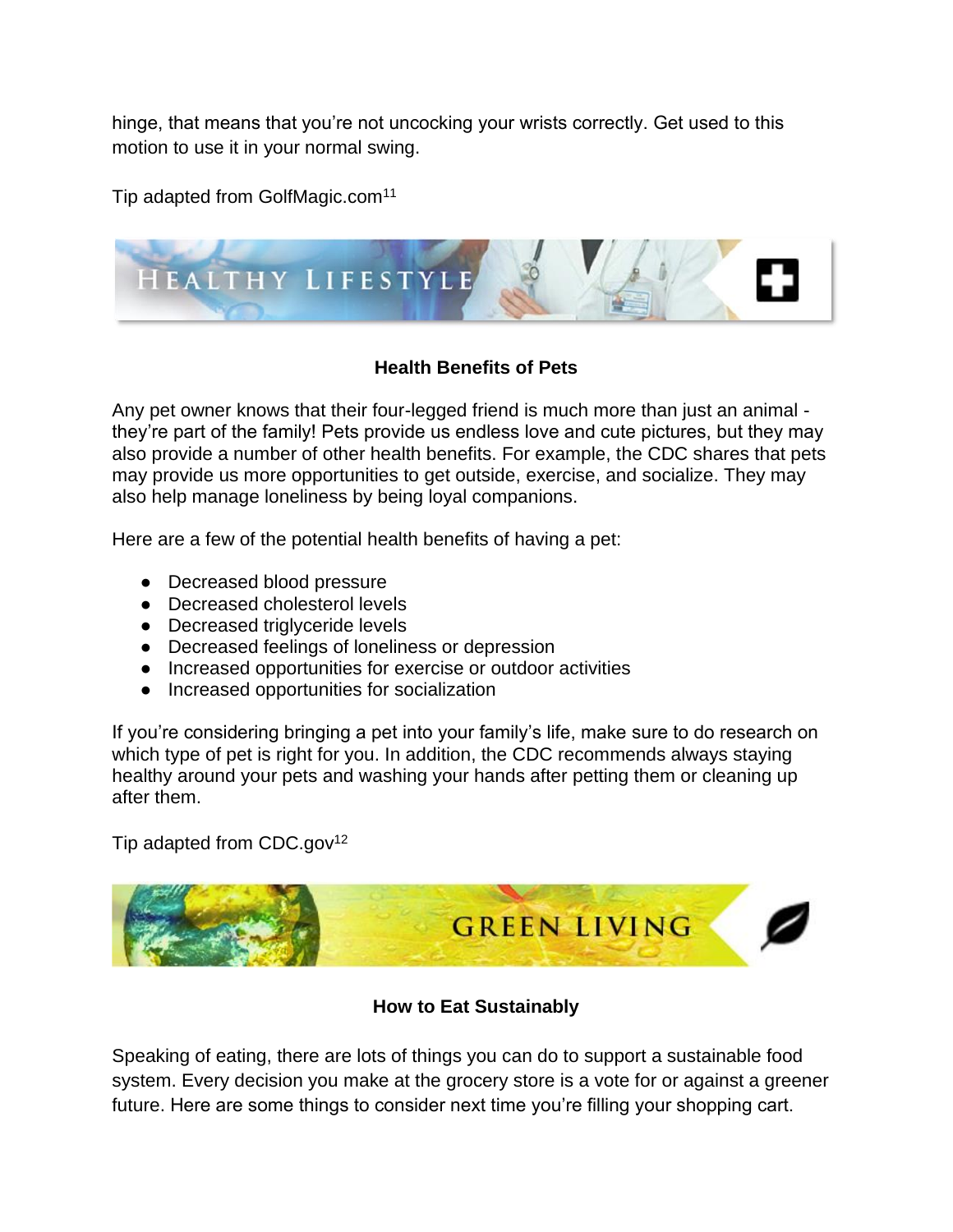- **Eat more plants** The maintenance and production of beef contributes nearly half of greenhouse gas emissions in the American diet. Not only is eating more plants healthier for you, but it also helps reduce these emissions.
- **Waste less food** Food waste is a major problem in the U.S. In fact, Americans waste \$90 billion each year on food that never gets eaten.
- **Buy local** Local produce, dairy, and meat reduces the travel your meal needs to take to get to your plate. Also, it's healthier for you!

Tip adapted from EarthShare.org<sup>13</sup>

#### *Share the Wealth of Knowledge!*

*Please share this market update with family, friends, or colleagues. We love being introduced!*

Securities and Advisory Services offered through LPL Financial, a Registered Investment Advisor. Member FINRA/SIPC.

Investing involves risk including the potential loss of principal. No investment strategy can guarantee a profit or protect against loss in periods of declining values.

Diversification does not guarantee profit nor is it guaranteed to protect assets.

International investing involves special risks such as currency fluctuation and political instability and may not be suitable for all investors.

The Standard & Poor's 500 (S&P 500) is an unmanaged group of securities considered to be representative of the stock market in general.

The Dow Jones Industrial Average is a price-weighted average of 30 significant stocks traded on the New York Stock Exchange and the NASDAQ. The DJIA was invented by Charles Dow back in 1896.

The Nasdaq Composite is an index of the common stocks and similar securities listed on the NASDAQ stock market and is considered a broad indicator of the performance of stocks of technology companies and growth companies.

The MSCI EAFE Index was created by Morgan Stanley Capital International (MSCI) that serves as a benchmark of the performance in major international equity markets as represented by 21 major MSCI indices from Europe, Australia, and Southeast Asia.

The 10-year Treasury Note represents debt owed by the United States Treasury to the public. Since the U.S. Government is seen as a risk-free borrower, investors use the 10-year Treasury Note as a benchmark for the long-term bond market.

Opinions expressed are subject to change without notice and are not intended as investment advice or to predict future performance.

Past performance does not guarantee future results.

You cannot invest directly in an index.

Consult your financial professional before making any investment decision.